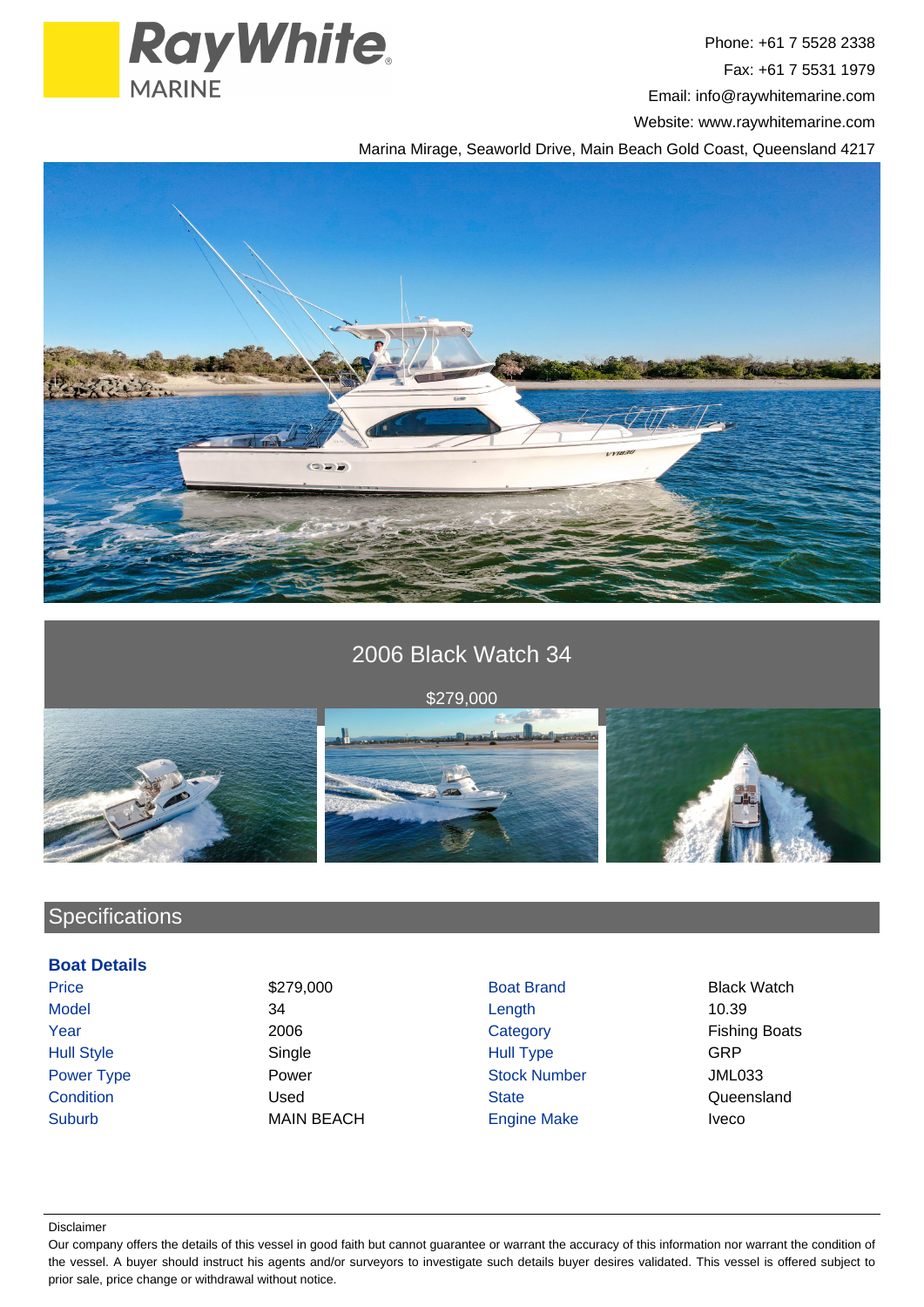

#### **Description**

Introducing "DOUBLE BLACK", now proudly for sale with Ray White Marine and available for immediate inspections.

The Black Watch 34 is a true hero of the boating world having evolved directly from the heady days of the American Offshore racing scene the 1950s and '60s with hulls designed by the famous Raymond C Hunt and his associates including Dick Bertram. Their creations formed the foundation by which all seafaring hulls are now judged, and many believe never bettered.

The 34 flybridge is a terrific sea boat with a huge open cockpit and powered by the upgraded, very reliable, and efficient Iveco NEF 370 shaft drive diesels. Up front, there is a forward double berth to accommodate two and a convertible double bed on the starboard side. For comfortable cruising, she has all of the creature comforts including a shower in the enclosed head, a kitchen including a microwave, fridge-freezer, stainless steel sink, twin gas burner stove and a convertible dinette in an open-plan style layout. Whilst this is a true fishing boat with a simple layout and internal features, it still offers warm and inviting accommodation with a secure fully lockable cabin.

Powered by a pair of bulletproof Iveco NEF 370s producing plenty of torque and pushing "DOUBLE BLACk" to a whopping top speed of 35 knots. With 950 liters of fuel this Black Watch will have plenty of range for days and days of offshore fishing.

This vessel is available for immediate inspections in Main Beach QLD so contact Jackson on 0420 322 262 to book your inspection.

| <b>Features</b>                   |                                    |
|-----------------------------------|------------------------------------|
| <b>Designer</b>                   | <b>Black Watch Boats Australia</b> |
| <b>Builder</b>                    | <b>Black Watch Boats Australia</b> |
| Water (Potable) Capacity (I)      | 272                                |
| <b>Hull Construction Material</b> | <b>GRP</b>                         |
| <b>Hull Type</b>                  | Single Planing                     |
| <b>Deck Construction Material</b> | <b>GRP</b>                         |
| <b>Country Origin</b>             | Australia                          |
| Length (feet)                     | 34.1                               |
| Length (m)                        | 10.39                              |
| Beam/Width (feet)                 | 11                                 |
| Beam/Width (m)                    | 3.35                               |
| Draft (m)                         | 0.87                               |
| Draft (feet)                      | 2.9                                |
| Dry Weight (kgs)                  | 6500                               |
| <b>Number Of Engines</b>          | 2                                  |
| <b>Engine Standard</b>            | Iveco NEF 370                      |
| <b>Stroke</b>                     |                                    |

#### Disclaimer

Our company offers the details of this vessel in good faith but cannot guarantee or warrant the accuracy of this information nor warrant the condition of the vessel. A buyer should instruct his agents and/or surveyors to investigate such details buyer desires validated. This vessel is offered subject to prior sale, price change or withdrawal without notice.